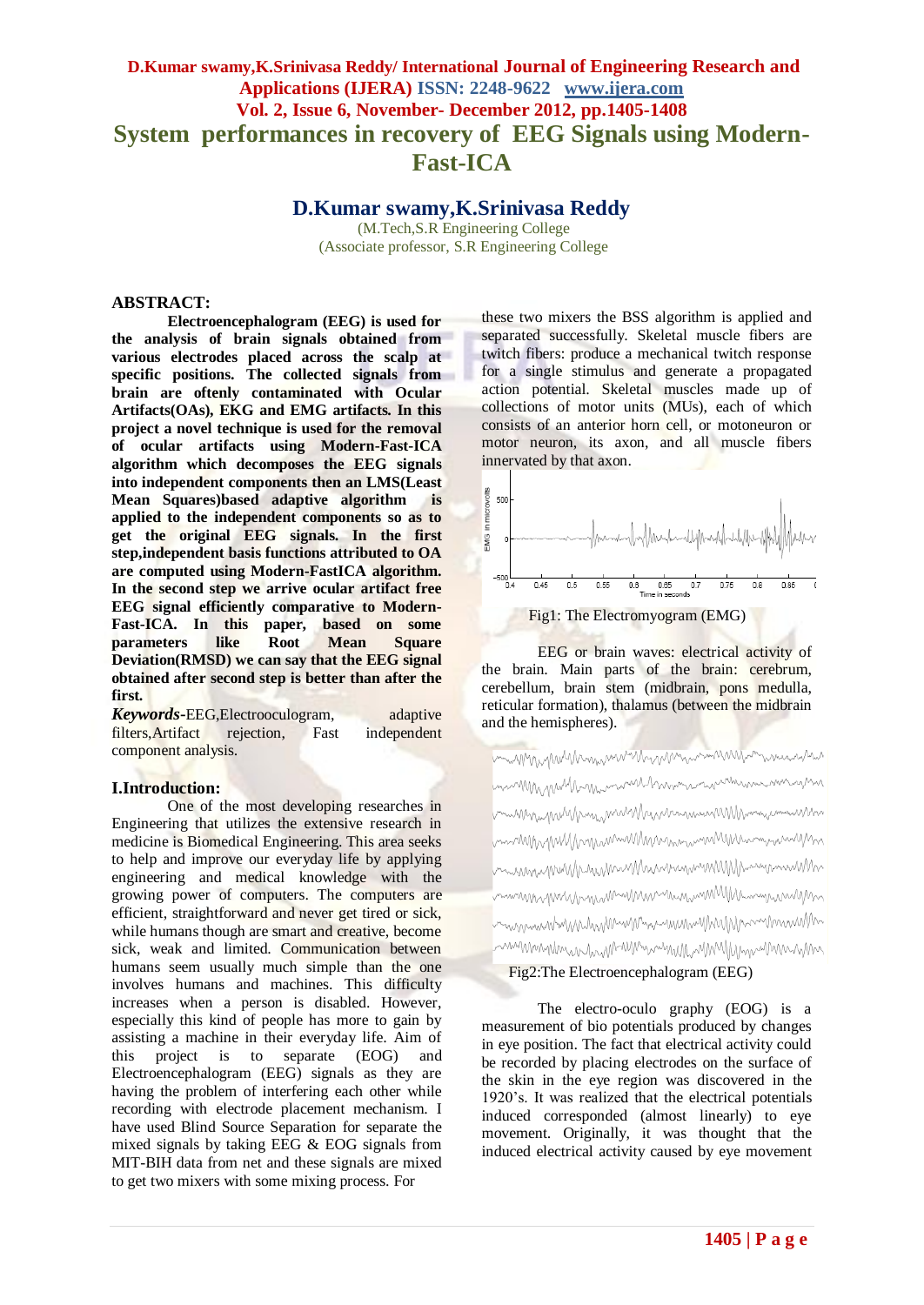### **D.Kumar swamy,K.Srinivasa Reddy/ International Journal of Engineering Research and Applications (IJERA) ISSN: 2248-9622 www.ijera.com Vol. 2, Issue 6, November- December 2012, pp.1405-1408**

corresponded to the action potentials in the above mentioned pairs of muscles.



In this paper first we have taken the EEG signal contaminated with EOG. By using two mixers with some mixing process mix the both signals to become an interfering signal. Modern fastICA is applied to the mixture components to separate the independent components.i.e EEG signal and EOG signal.

Second step we have used Least Mean Square(LMS) algorithm to again purify the EEG signal obtained.

This paper follows II.Methods used,III.Results obtained,IV.Acknowledgement,V.Conclusion and finally VI.References.

#### **II.Methods used: Independent component analysis**

(ICA) is a well-known method of finding latent structure in data. ICA is a statistical method that expresses a set of multidimensional observations as a combination of unknown latent variables. These underlying latent variables are called sources or independent components and they are assumed to be statistically independent of each other. The ICA model is

$$
X = f(\theta, s) \quad \dots \quad (4.1)
$$

Where  $X = (X_1, \dots, X_m)$  is an observed vector and f is a general unknown function with parameters  $\theta$  that operates on statistically independent latent variables listed in the vector  $\sigma$  $S = (S_1, \dots, S_n)$ . A special case of (2.1) is obtained when the function is linear, and we can write  $x = As$  . ...(4.2) Where A is an unknown m×n mixing matrix. In Formulae  $(2.1)$  and  $(2.2)$  we consider x and s as

random vectors. When a sample of observations  $X = (x_1, \dots, x_n)$ becomes available, we write  $X = AS$  where the matrix X has observations x as its columns and similarly the matrix S has latent variable vectors s as its columns. The mixing matrix A is constant for all observations.

The ModernFasICA algorithm is described below:

1. Center the data to make its mean zero, then whiten the result to get X.

2. According to the formula

 $\frac{d_1 + d_2 + d_3 + ... d_m}{d_1 + d_2 + d_3 + ... d_m} = 98\%$  $d_1 + d_2 + d_3 + ... d_n$  $\frac{+d_{2}+d_{3}+d_{m}}{2}$  = 98%, choose m eigen

vectors, then whiten the data to get Z using formula

$$
z = D^{-1/2} E^T
$$

3. Initial the separate matrix W, for every  $w_i$ ,  $i = 1, \ldots, m$  unit of norm. Orthogonalise matrix W as in step 5.

4. For all 
$$
w_i, i = 1, \dots, m
$$
. Let

4. For all 
$$
w_i, i = 1, \dots, m
$$
.  
\n $w_i \leftarrow E\{z g(w_i^T z)\} - E\{g^T(w_i^T z)\} w_i$ 

To renew *wi* generally we chose **g(.)** as hyperbolic tangent function.

5. Do a symmetric orthogonalisation of the matrix  $W = (w_1, \dots, w_m)^T$  by  $W \leftarrow (WW^T)^{-1/2}W$  or by the iterative algorithm.

6. Iterate between step 4 and step 5, stop if convergence is attained.

Symmetric orthogonalisation is done by first doing the iterative step of the one-unit algorithm on every vector  $w_i$ , in parallel, then orthogonalise all the  $w_i$ , by special symmetric methods. After all the iterations W can separate the observed signal into independent source components and mixing matrix

$$
\mathrm{A}_\cdot(A\,\square\,W^{-1})
$$

$$
g(y) = \tanh(\alpha y)
$$
 and  
\n $g^T(y) = \alpha(\tanh^2(\alpha y))$ 

where  $1 \leq \alpha \leq 2$ **LMS Adaptive algorithm:**

.

1. Initially, set each weight  $w_k(i), i = 0, 1, \dots, N-1$ , to an aribitrary fixed value , such as 0.

For each subsequent sampling instant,  $k = 1, 2, \dots,$  carry out steps (2) to (4) given below.

2. Compute the filter output

$$
\bigwedge_{i=0}^{\lambda} W_k = \sum_{i=0}^{N-1} W_k(i) x_{k-i}
$$

3. Compute the error estimate

If both the original sources S and the way the sources were mixed are all unknown, and only mixed signals or mixtures X can be measured and observed, then the estimation of A and S is known as blind source separation (BSS) problem.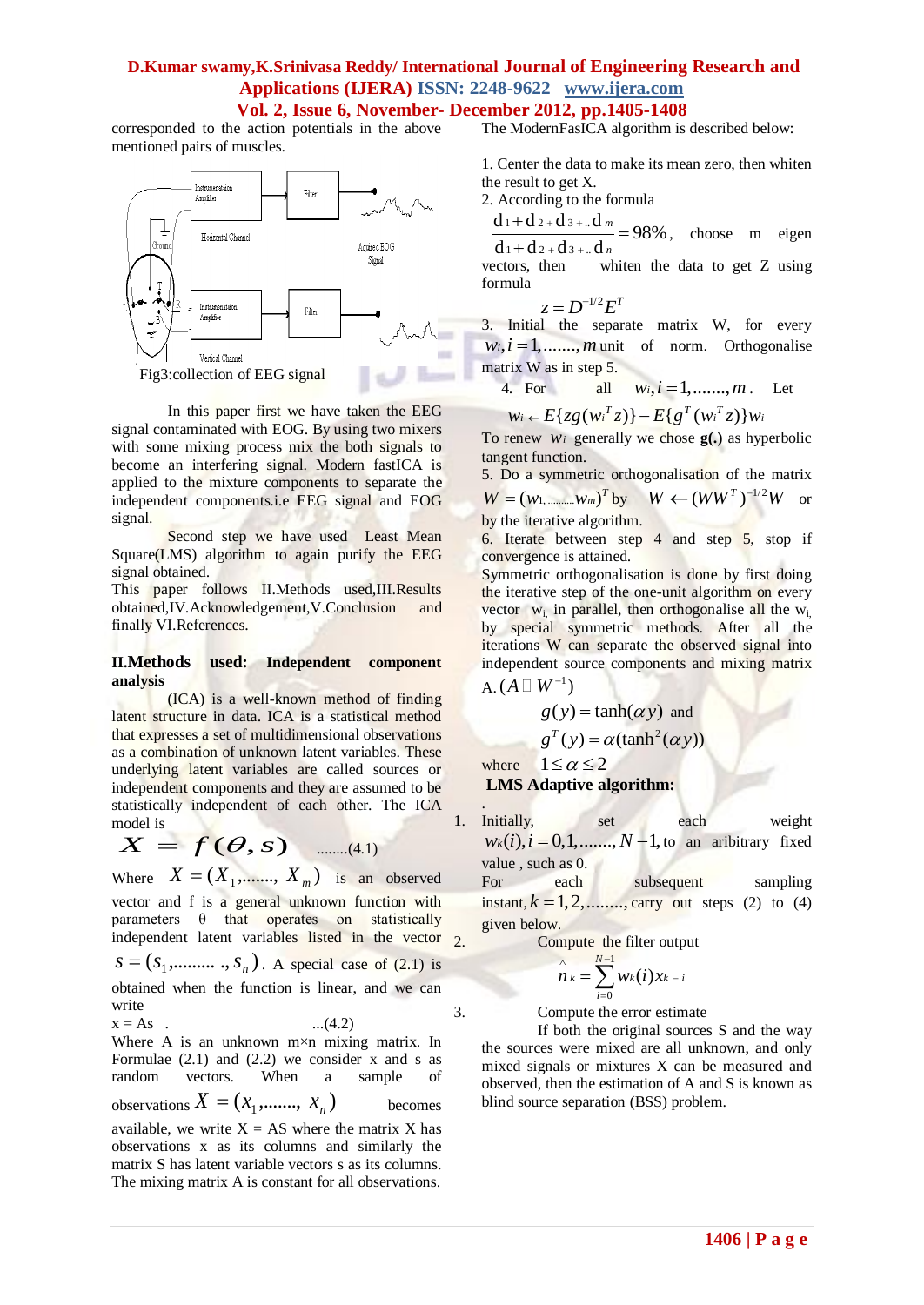## **D.Kumar swamy,K.Srinivasa Reddy/ International Journal of Engineering Research and Applications (IJERA) ISSN: 2248-9622 www.ijera.com Vol. 2, Issue 6, November- December 2012, pp.1405-1408**

**Results:**



Fig9: Independent component2



### **IV. Acknwoledgement**

I am grateful to to my guide sri.K.Srinivasa Reddy,Associate professor for helping me out to complete this project.

### **V. Conclusion:**

The results shows that EOG signals can be easily eliminated using the robust technique that is used in this paper.

### **References**

[1]. Rangaraj M .Rangayyan. ENEL 563 Biomedical signal analysis,IEEE/Wiley,New York,NY,2002